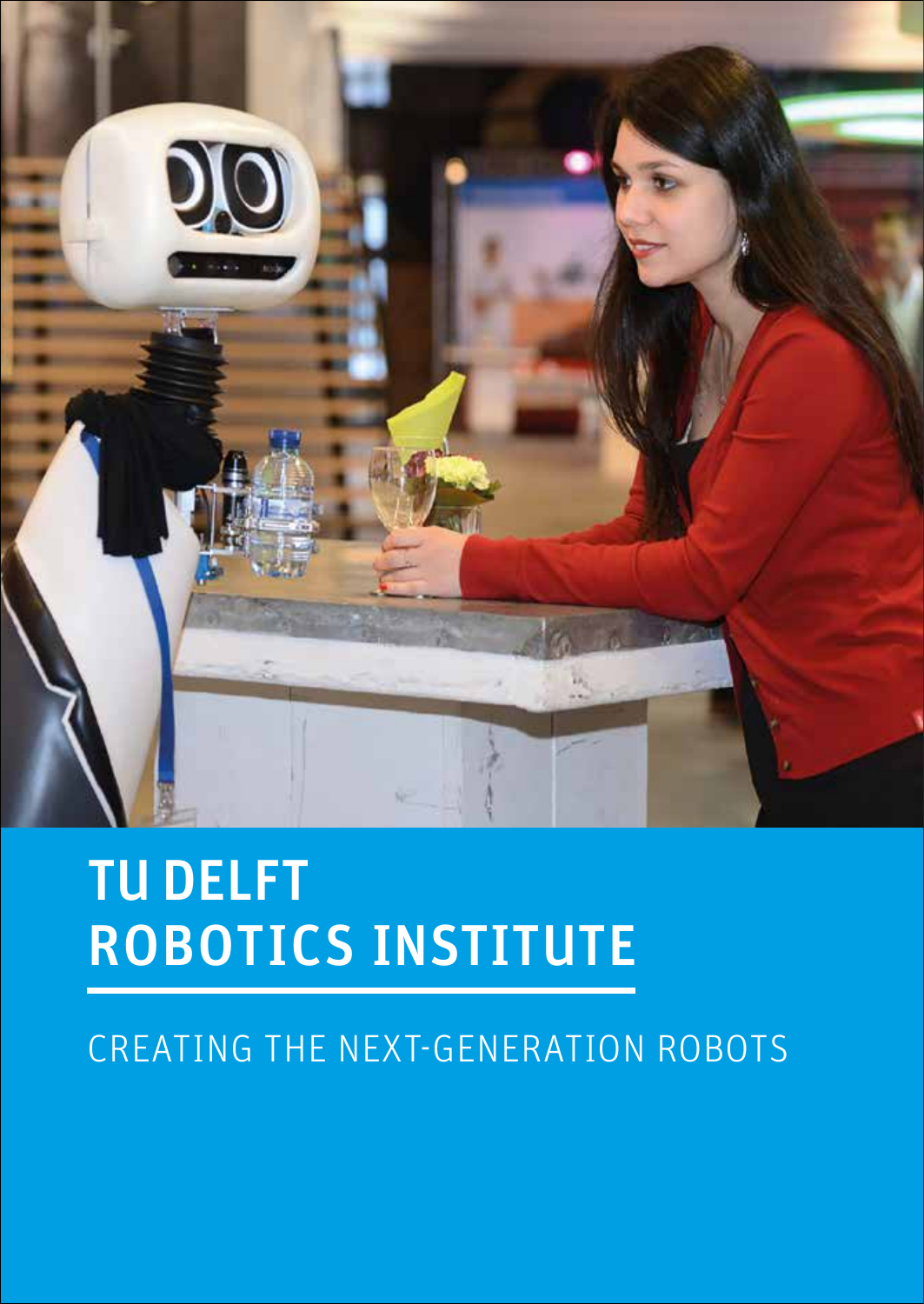*'There was a time when humanity faced the universe alone and without a friend. Now he has creatures to help him; stronger creatures than himself, more faithful, more useful, and absolutely devoted to him. Mankind is no longer alone. Have you ever thought of it that way?'*

Robopsychologist Susan Calvin in Isaac Asimov's *I, Robot*

**Maja Rudinac** *(cover photo, right)* CEO and co-founder at Robot Care Systems Managing director and co-founder at Lerovis Co-leader of the interactive robotics theme at TU Delft Robotics Institute

**Robby** *(cover photo, left)*

A robot capable of a wide array of tasks, combining state-of-the-art speech recognition, object recognition, person tracking and autonomous navigation. It is designed and developed at the Delft Biorobotics Lab.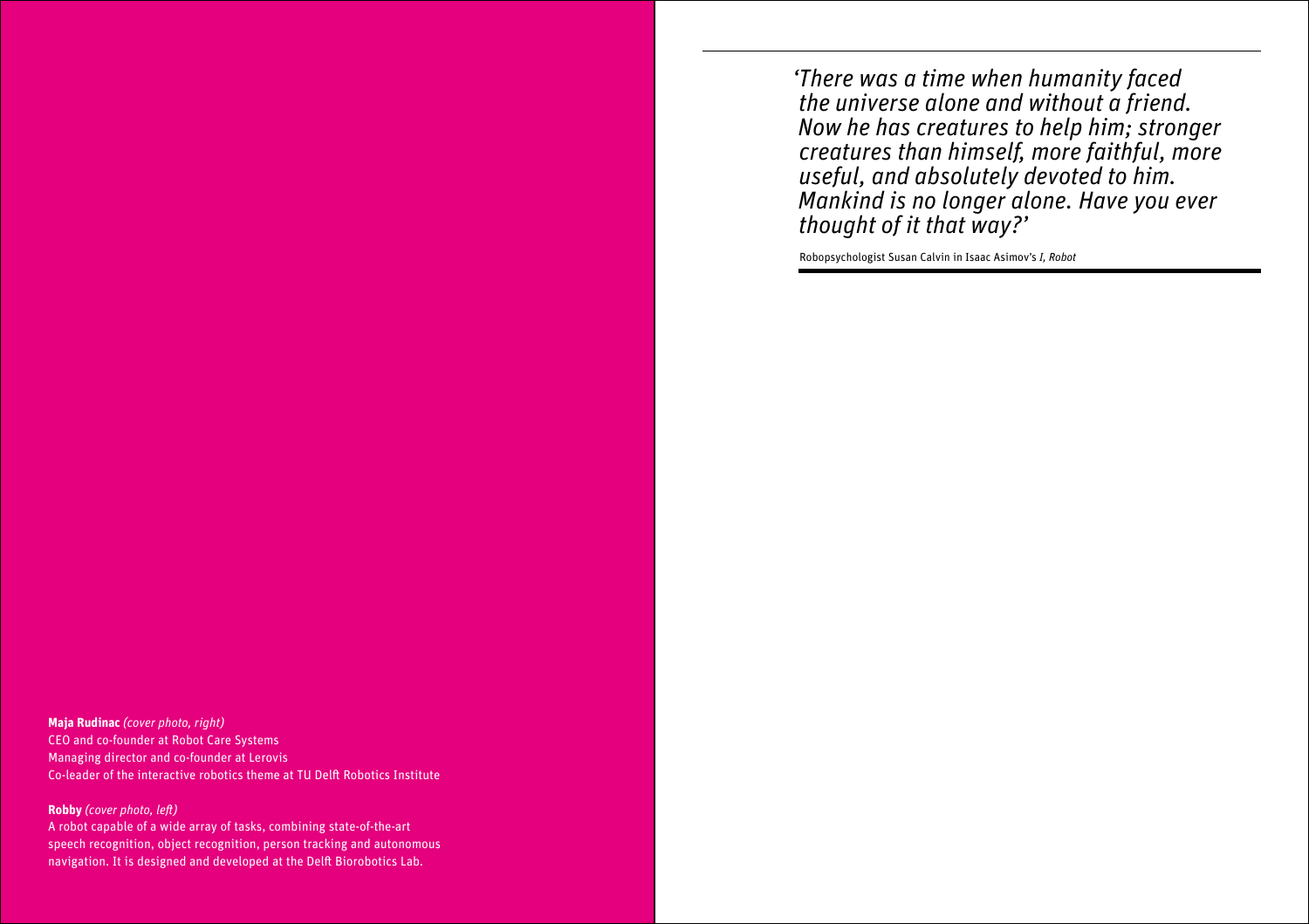

### **WHAT IS A ROBOT?**

A robot is a machine that senses, thinks and acts. It is programmable and performs physical tasks automatically. Long the province of fantasy and speculation, robots are now a reality: man-made objects equipped with sensors to perceive the environment, a computer to process these

perceptions and a versatile body to perform the appropriate physical actions. Robots are expected to operate autonomously, although in many cases, such as drones and robotic arms performing surgeries, they are tele-operated: some of their actions are controlled by humans. A robot that resembles a human is called

'humanoid,' or 'android' if it is almost indistinguishable from a person. This is in most cases more for the benefit of humans than for its actual functioning.

## THE NEXT GENERATION

Robotics is the next big step in the digital revolution, with an unprecedented impact on the way we live. Robotics provides answers to some of the great challenges of the 21st century, such as shrinking labour forces in ageing European societies, hazardous work, and the provision of affordable healthcare.

Developments in robotics are coming at an accelerated rate, and robotics technology is now reaching levels where more complex tasks are within reach. Robots will soon be endowed with human-like communication skills, perception, reasoning and fine motor control. This in turn will facilitate effective human-robot interaction and autonomous task execution. We have been witnessing this progress already in the case of self-driving cars, autonomous aircraft and service robots, to name a few examples.

These new forms of robots operating in human environments pose challenges with respect to safety, human interaction and acceptance. Up till now the field of robotics was mainly technically dominated. But to meet the new challenges, it must become truly interdisciplinary. Only then will robotics be integrated smoothly into our lives.

The ambition of TU Delft Robotics Institute is to take a leading role in developing a new generation of robots in a responsible way, and in so doing, contribute to solving the great societal challenges that we face. We collaborate with experts all over the world and share our knowledge with other institutes, business enterprises and governments.

Creating the next-generation robots is truly a planet-wide collaborative endeavour, which we are happy to join. We share our vision on how to advance it in this position paper. It also contains a timeline of the most important developments in robotics, starting with the early dreams about robots, continuing with the first industrial robots in the 1960s, and ending with the service robots and self-driving cars of the 21st century.

We hope you enjoy reading this booklet and look forward to seeing you in Delft, or anywhere else in the world, so that we can join forces to build a beautiful future with robots.

### **Robert Babuska**

Scientific Director TU Delft Robotics Institute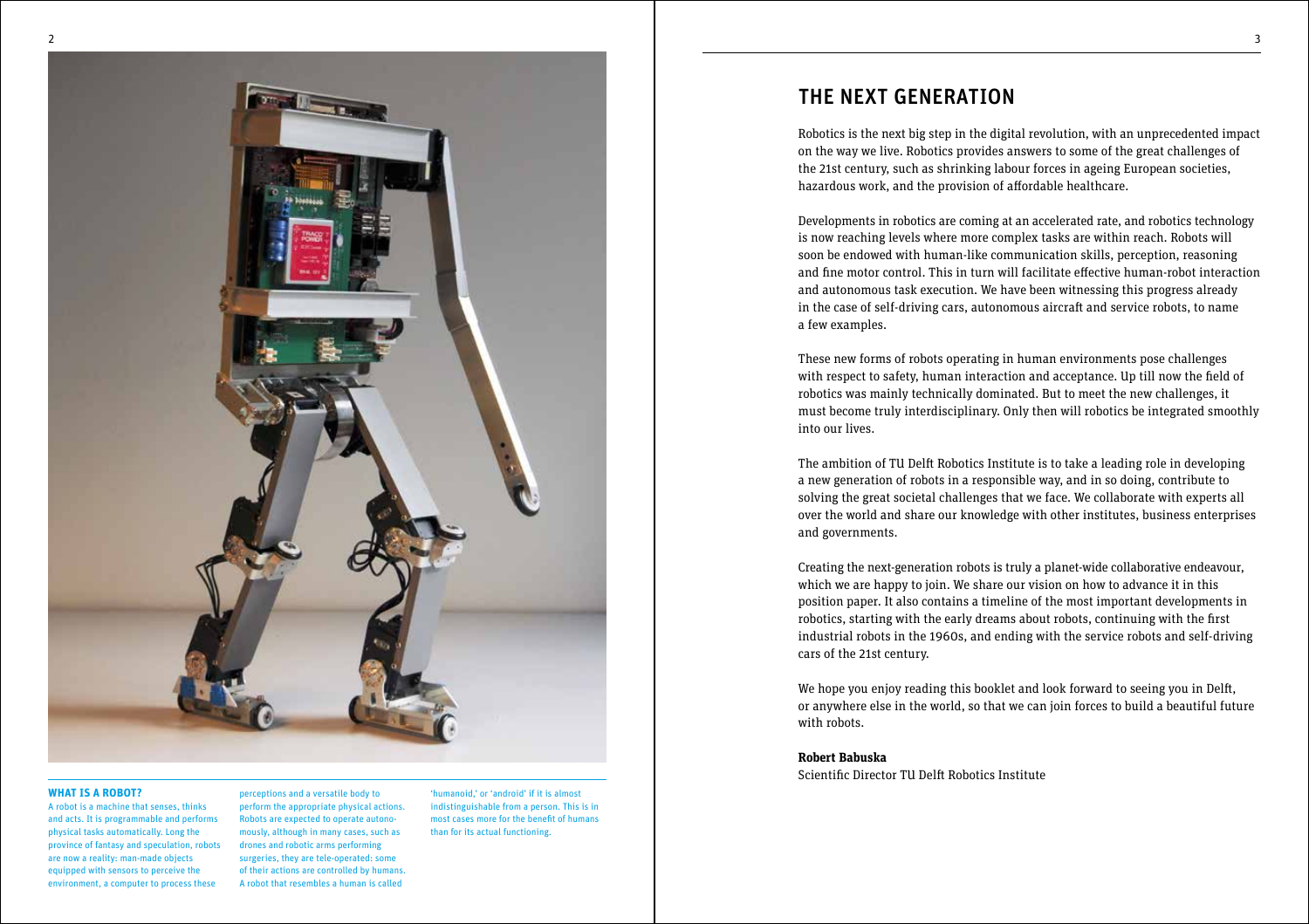We are entering a new era of automation, with robots leaving factories and acquiring a role in our everyday lives.



### **THE STORY OF ROBOTS**

### **9TH/8TH CENTURY B.C.**

In the epic *The Iliad*, Homer mentions *'Automatones'*, robot-like machines built by the divine smith Hephaistos and the Athenian craftsman Daidalos. Among these were wheel-driven tripods to serve the gods at the table.

### **AROUND 400 B.C.**

Archytas constructs *The Pigeon*: a steam driven wooden dove. The bird allegedly could flap its wings and fly, powered by a jet stream of compressed air.

Chances are you have never met a real robot: a machine that senses, thinks and acts. Yet, while remaining largely invisible to the public, and at a safe distance from most workers, robots have been toiling for half a century in factories, tirelessly welding car parts, picking goods in warehouses, milking cows on farms and servicing oil wells at the bottom of the sea.

But this separation is rapidly becoming a thing of the past. Robots are joining our daily lives. In millions of homes, a robot vacuum cleaner scurries around and sucks up dirt. Autonomous cars have already travelled millions of kilometres on public roads. In factories, robots work in closer proximity to factory workers – giving rise to true collaboration. This is the new industrial revolution.

Over the course of their first century, robots have proved themselves ideal for 'dull, dirty and dangerous' work. Today, millions of them perform meticulously prepared and repetitive tasks with aplomb. Despite being integrated into a production line, such robots often work at a safe distance from humans. As they are often heavy and powerful, it is necessary that these machines be kept at bay.

But in the beginning of the 21st century, this is becoming less necessary. Robots are rapidly becoming more intelligent, more aware of their surroundings, safer and cheaper. They are acquiring the capacity to react to new circumstances, meaning they are better suited to unfamiliar surroundings, unfazed by sudden changes of plans and even empathic in human company. This means they are increasingly capable of working for humans and in cooperation with humans. This Robotics Revolution will affect almost every industry and service – and indeed many other aspects of human life. As robots acquire more capabilities, they also assimilate a larger set of technologies. A modern robot is the product of the joint effort of a whole range of engineers, bringing together different disciplines and combining hitherto disparate domains of knowledge: from engineering to psychology, from cognitive science to social science and medicine. This is the reason why

## *'Ubiquitous robots will put the incredible productivity of robotic technology in everyone's hands.'*

### **Martijn Wisse**

Professor of biorobotics, associate director research, TU Delft Robotics Institute



Delft University of Technology has integrated the different strands of its robotics research activities into one joint entity: TU Delft Robotics Institute. This is now fast becoming the epicentre of robot development in the region – so much so that we can speak of a RoboValley – and indeed in Europe.

TU Delft Robotics Institute is a major centre for the development of robotic technology, but it also wants to be a leader in the debates about its consequences for the structure of industry, for the future of labour and for the role of robots in everyday life. Robotics can contribute to the solutions to some of the great societal challenges that are facing us: energy, sustainability, mobility, security and the ageing population. Yet robots may also compete with humans for jobs, may change the nature of war, and could induce other, still unknown social changes. These are serious issues that require foresight on the part of managers in industry, politicians and investors.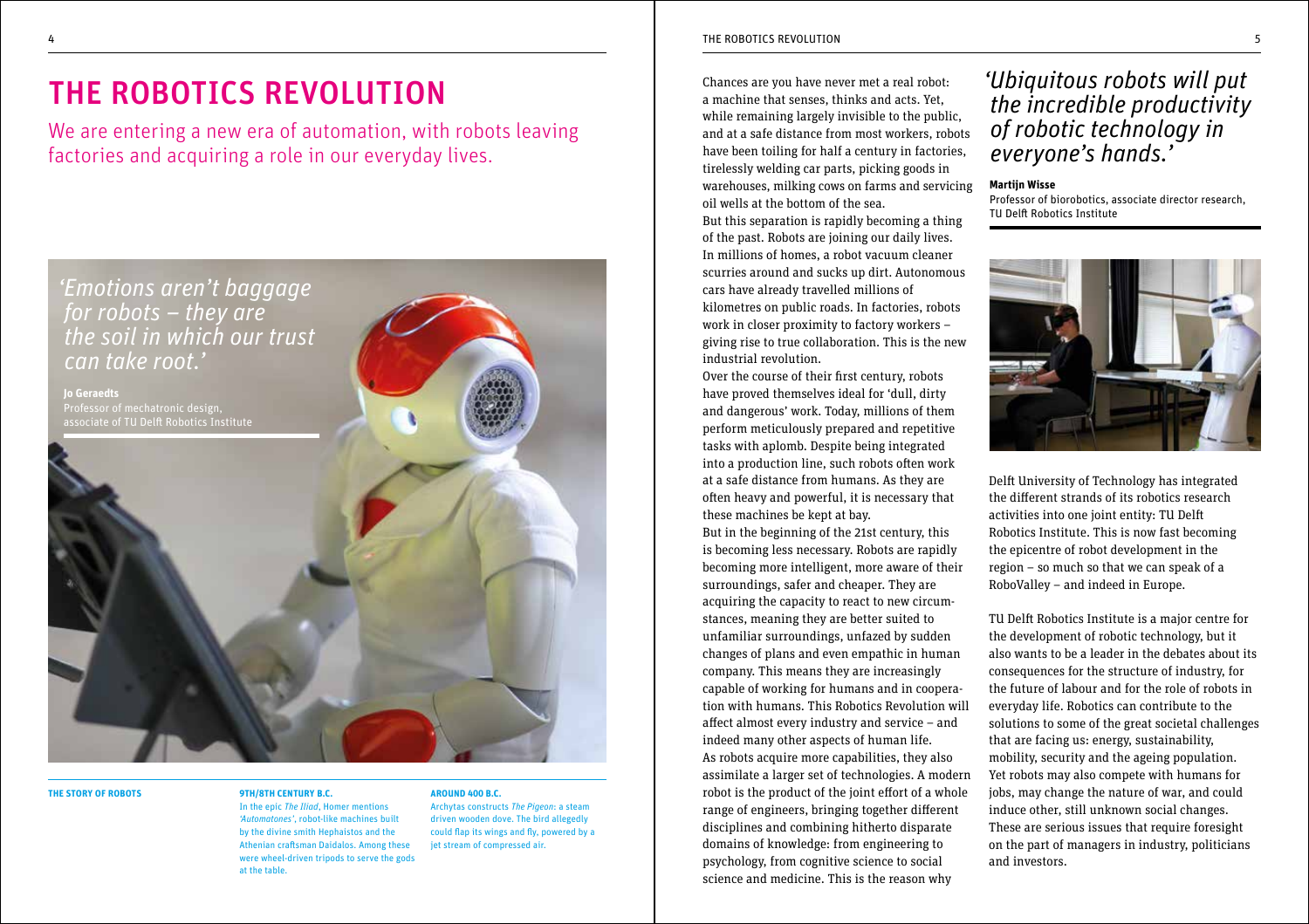## ROBOTS AS CO-WORKERS

The Industrial Revolution of the 19th century brought with it specialised machines, operated by ever more specialised workers. This led to a vastly increased division of labour, exemplified by Henry Ford's iconic assembly lines, where each operation got its own dedicated place in the factory. This rigid division of labour eventually made possible the outsourcing and offshoring of many routine tasks.

Now that robots are becoming more versatile, these trends are all being reversed. There are now flexible machines that are able to perform many different operations. As a result, car manufacturers are able to produce quite different models on the same production lines. Increased flexibility and better cooperation with humans will mean robots will be of more interest to small and medium-size enterprises; and, for that matter, to larger, agile companies, those that need to switch rapidly between projects, and therefore need to have unstructured and changeable factory floors. With more capable machines, outsourcing elements of production becomes both less practical and less profitable.

This is leading to a 'reshoring' of hitherto offshored production – shifting production back to the home market. It is also leading to important shifts in the employment of labour and the deployment of capital. Robotisation may be a way to keep production and standards of living sufficiently high in ageing societies, in which fewer workers are available. It may also bring sustainable technology, which is often more labour-intensive, within reach. Yet there are also worries about the availability and nature of future jobs.

It is still a great challenge to let robots work side-by side with humans, or let them cooperate more closely with other robots. That is why the mantra of one of the Robotics Institute's research themes is robots that work. This research mostly concerns robotic arms and mobile robots as used in factories, warehouses and service vehicles. Scientists equip them with additional hardware sensors and special software that facilitates interaction with their environment.

### **FIRST CENTURY A.D.**

Heron of Alexandria designs and builds various mechanical *automata* ('devices that run by themselves'), including a three-wheeled cart powered by a falling weight.

### **AROUND 800**

Abdullah al-Ma'mun, the caliph of Baghdad, commissions *The Book of Ingenious Devices*. Written by three brothers, collectively known as Banu Musa, it describes more than one hundred devices, among them a couple of automatic machines.

### **EARLY 13TH CENTURY**

Al-Jazari of Persia builds a robotic orchestra of four musicians and a programmable drum machine. He also writes a treatise on automata containing automatic hydraulic and pneumatic devices.

## *'Hello robot, goodbye robot: total immersion of robotics in specified building blocks will give us intelligent and swarm behaviour of everyday objects and environments.'*

### **Kas Oosterhuis**

Professor of digital design methods, associate of TU Delft Robotics Institute

Photo: courtesy of KUKA

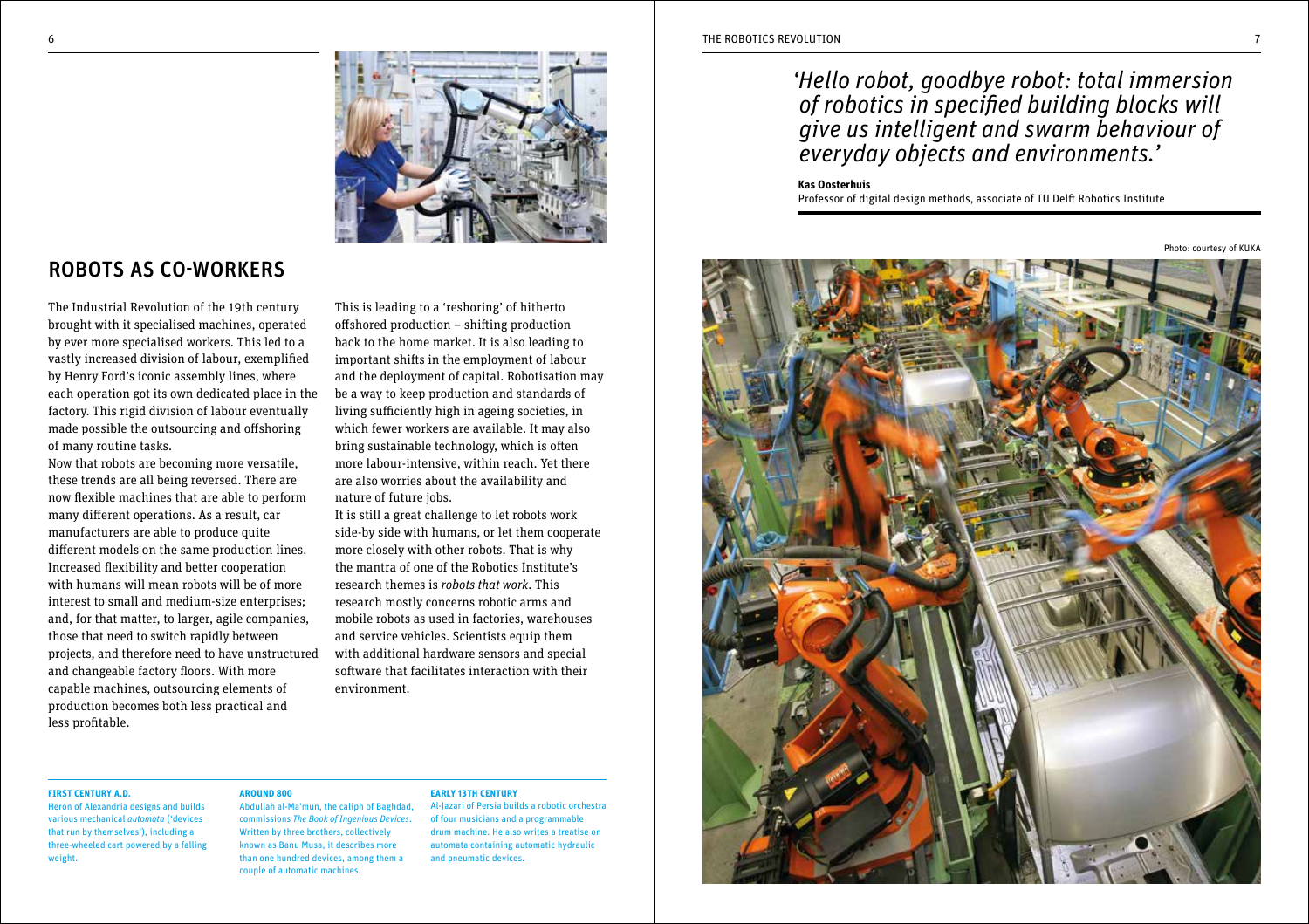



## *'Humans and robots should learn to work together!'*

**Frans van der Helm**

Professor of biomechatronics and biorobotics, associate of TU Delft Robotics Institute

## ROBOTS AS COMPANIONS

As robots are becoming more flexible and aware of their surroundings, they are gradually leaving their reservation, the factory floor. Autonomous cars and drones have received much media attention, but robots are also trickling into operating theatres, logistics services and con struction sites. Our interactive robots research theme aims at assisting humans outside the domain of industrial production, as with, for example, a service robot in a hospital or a nursing home. One of the great challenges is to make the interaction with these robots more social and intuitive. This research focuses on three main areas: different types of direct feedback, control concepts and social aspects. For example, tactile, visual and other forms of feedback are studied, but so are partnerships, educational values and motivation. Progress in these areas will not only make robotic household appliances more manageable and fun to use, it also is essential for such applications as remote surgery or control of submarine vehicles.

As robots move out of the factory, they may contribute to the resolution of certain pressing societal challenges. They may, for example, play a part in caring for the elderly. Just as wheeled walkers extend the range of many elderly people, a powerful mechanical valet may one day lift them out of bed. Robots may help with many other routine tasks that now require humans to perform or direct them. This comes as a welcome relief, as the ageing of the population will become a pressing problem in our societies. While the need for care is increasing, fewer and fewer people are available to provide that care. For younger target groups, too, projects at Delft are developing social robots. One, for example, is a 'pal' for children with diabetes to help them to cope with their disease. This robot has both a physical embodiment in the home (the Nao-platform) and a virtual one (its 'avatar') on computers and smartphones, so that its support is available everywhere.

### **AROUND 1500**

Leonardo da Vinci designs a robot knight (with cable-driven arms, head and jaw) and a robot cart. The cart was powered by clockwork springs; Leonardo's explanation of how the robot was powered has not survived.

### **17TH/18TH CENTURY**

In the Japanese Edo period, artisans build a wide variety of automatic mechanical dolls, called *karakuri*. They could carry a cup of tea to a guest or shoot with bow and arrow.

Jacques de Vaucanson develops *The Duck* : a mechanical device that can flap wings, and eat and digest grain. He also builds a humanoid automaton that plays the flute.

**1738**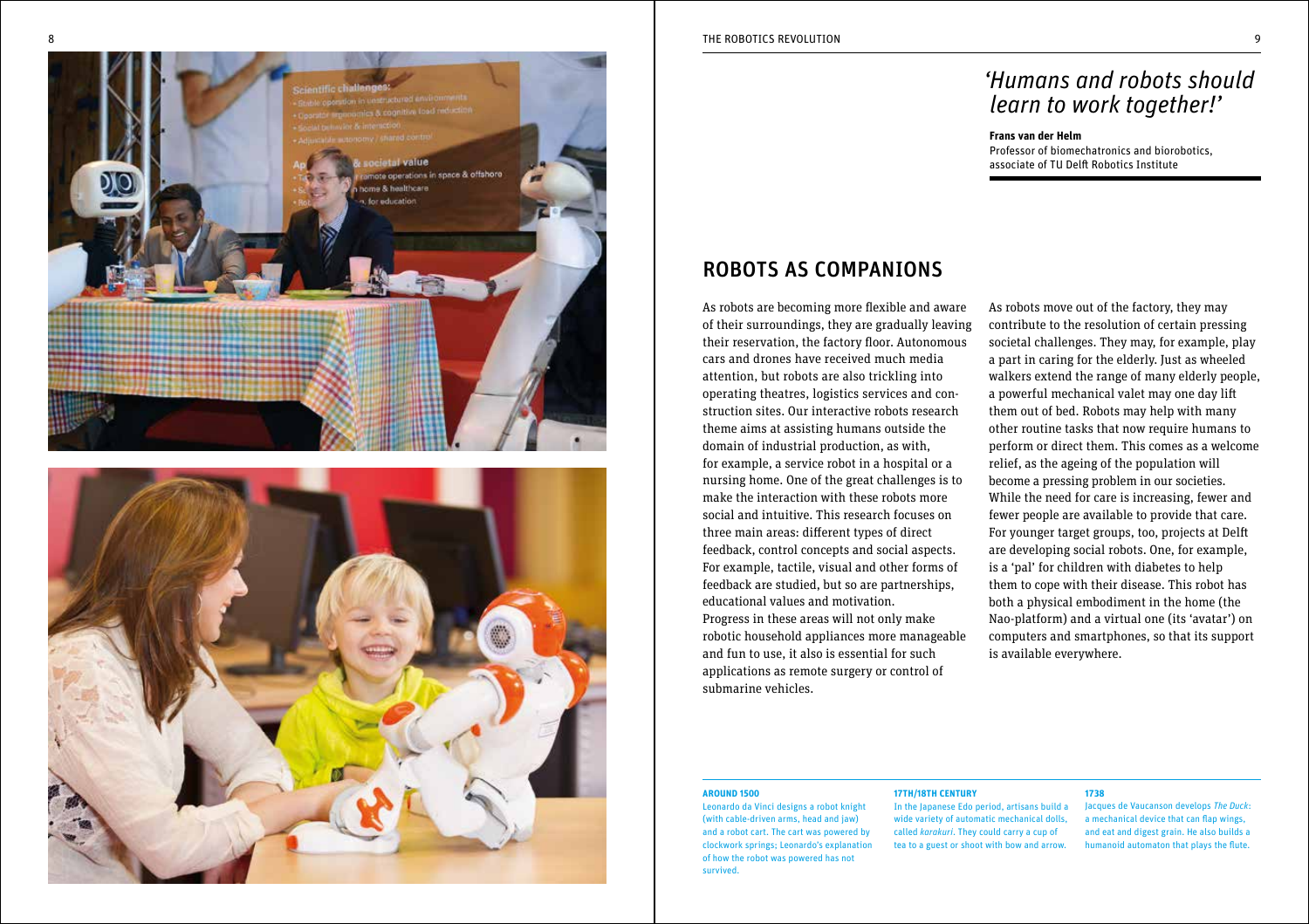## *'Creating complex robots is not hard. Giving complex behaviour to something simple is.'*

**Just Herder**

Professor of interactive mechanisms and mechatronics, associate of TU Delft Robotics Institute





## DISTANT EYES

Taking our cue from nature, we can let robots cooperate to perform tasks that lie beyond their individual capabilities. Just like an ant colony can perform feats of impressive sophistication, employing a 'swarm' of relatively simple and cheap robots may prove a better approach than designing a single, much more complex machine. Another advantage of a swarm is its resilience – one malfunctioning robot will not necessarily prevent the others from doing the job; extending a task is simply a matter of deploying more robots; and many tasks can be performed in parallel, providing a faster result as more robots are dedicated to them.

There is a trade-off here: The individual robots should be small and simple enough to be able to exploit these advantages, yet intelligent enough to perform their task and be aware of their position and role within the swarm. Projects at Delft in the field of swarm robots have drawn worldwide attention, with nano-satellites and highly miniaturised drones carrying cameras and other sensors. Scientists are now working to increase their degree of autonomy, and to operate swarms of these drones and satellites in a wider field of applications than is possible with single robots.

### **1805**

Joseph-Marie Jacquard invents an *automated weaving loom* programmed by punch cards.

### First use of the word *'robot'* by the Czech writer Karel Capek in his play *R.U.R.* (*Rossum's Universal Robots*). In the play, though, robots are organic humanoid beings, not mechanical men.

**1921**

### **1942**

Isaac Asimov describes *'Three Laws of Robotics'* in his short story *Runaround*.

### 10 THE ROBOTICS REVOLUTION THE ROBOTICS REVOLUTION A LOCAL CONTROL AND RESERVENT OF THE ROBOTICS REVOLUTION A LOCAL CONTROL AND RESERVENT OF THE ROBOTICS REVOLUTION AND RESERVENT OF THE ROBOTICS REVOLUTION AND RESERVENT OF THE ROBOTICS REVOLUTION

**Jeroen van den Hoven**



Professor of ethics, associate of TU Delft Robotics Institute

This requires us to push the boundaries of software and hardware technologies, and also makes new regulations necessary, to allow their application in air and space. But above all it requires a rethinking with respect to control technology. How should individual robots behave in order to obtain a desired outcome for the swarm as a whole? And how can this behaviour be adjusted when a swarm has no leader or other central control mechanism? When robots have reasoning capabilities and share a knowledge base, they can act as team members that perform reliably in safety-critical domains. Ground and aerial platforms are being developed in Delft, together with the knowledge representations they need, that could be used, for example, in urban search and rescue.

Such technology could also be used in the surveillance of large areas, for purposes as different as monitoring agricultural production and verification of international treaties. The latter application comes to mind easily in Delft, close as it is to The Hague, the 'international city of peace' that hosts both the International Court of Justice and the monitoring organisation of the Chemical Weapons Convention.

### **1948**

Grey Walter and his wife Vivian develop mobile robots, the electromechanical three-wheel 'tortoises' *Elmer* and *Elsie*. These animal-like machines move in complex and sometimes unpredictable ways in reaction to even minute changes in the ambient light level.

They are considered to be the first real robots. Walter built the 'tortoises' to demonstrate his ideas about the functioning of the human brain.

### **1954**

Self-taught inventor George Devol builds *the first digitally operated programmable robotic arm*.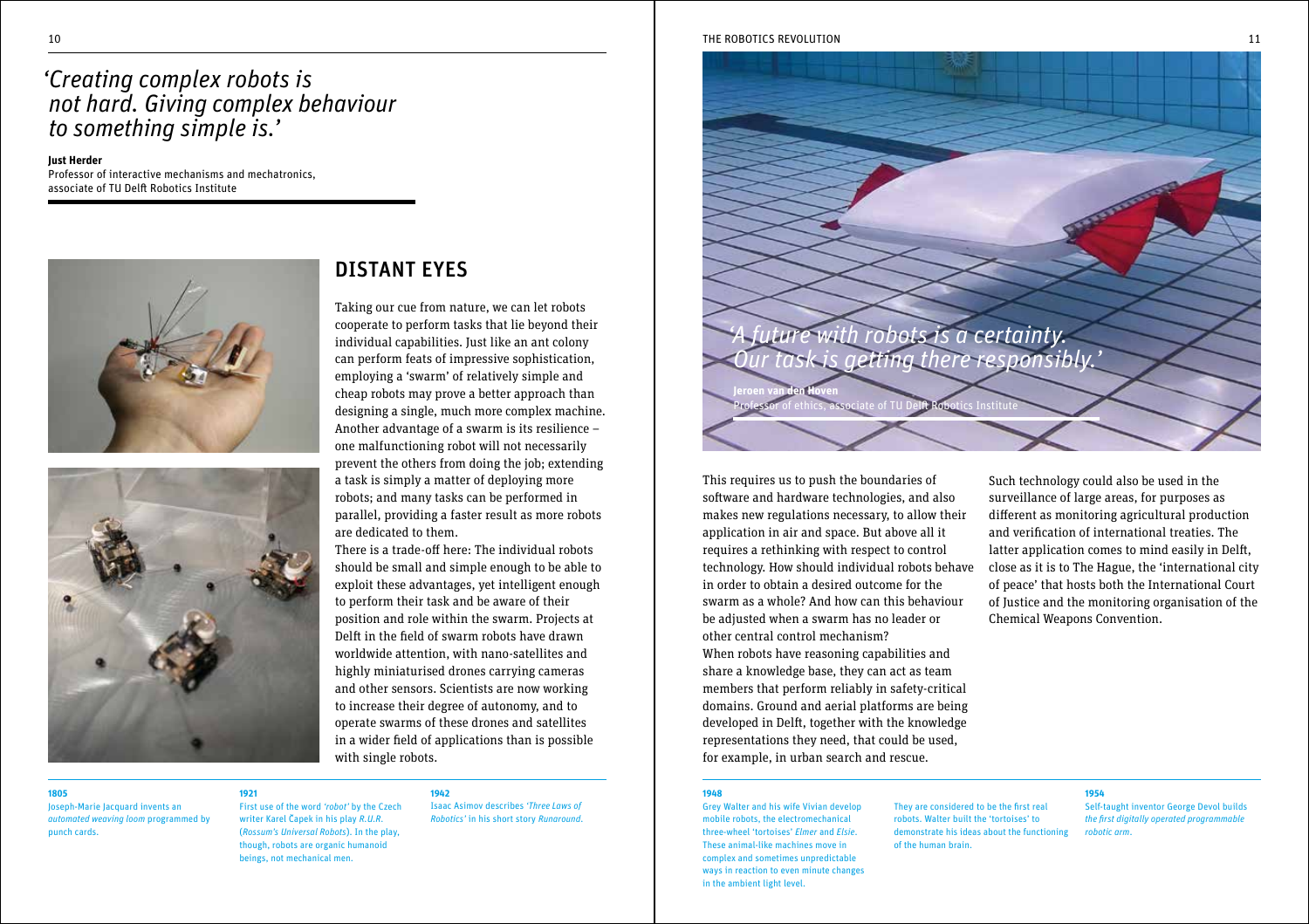New collaborations arise around robotics research at TU Delft. The area is a hub for industrial research and a fertile test bed for new technologies.

Delft University of Technology (TU Delft) is by far the largest of the three technical universities in the Netherlands, with around 19,500 students. Within TU Delft Robotics Institute over 160 researchers, distributed over six faculties and 13 departments, carry out world-class robotics research.

When TU Delft Robotics Institute was established in 2012, it was a grass-roots initiative of Delft scientists who had joined forces after having recognised that robotics research requires intensive multidisciplinary cooperation. A number of previously isolated fields such as computer science and mechanical engineering were brought together. The university board embraced this idea and made the Robotics Institute one of the principal institutes of the university. Within only a few years, the Robotics Institute has become an important robotics hub, because it combines research (both fundamental and applied) with the development of robot prototypes (in the labs as well as in spin-off companies) and the transfer of knowledge and technology to industry and education.



Worldwide, the institute is at the forefront of five research fields: bio-inspired mechanical design, robotic vision, control algorithms, human-robot cooperation and value-based design.

In the field of bio-inspired mechanical design, our researchers develop bipedal robots that walk with close-to-human efficiency, robots with grasping hands and flexible arms and flying robots. All of these are inspired by efficient solutions nature has evolved over hundreds of millions of years. First learning from nature, then improving on nature.





*'Endowing social robots with human values will start the co-evolution of humans and robots in a beneficial partnership.'*

**Mark Neerincx** Professor of human-centred computing, associate of TU Delft Robotics Institute

### **1961**

Joseph Engelberger, the 'father of robotics,' founds Unimation Inc. It sells the ro-botic arm *Unimate*, developed by Devol. The main performance goals are repeatability, precision, adaptability and safety. Until Unimation was bought by Westinghouse

in 1984, the company sold approximately 8,500 Unimates. Sixty percent of those were used in the car industry, which became the main driver of the robotics industry.

### **1967**

Swedish company Svenska Metallverken (ABSM) is the first European company to install a Unimate robot.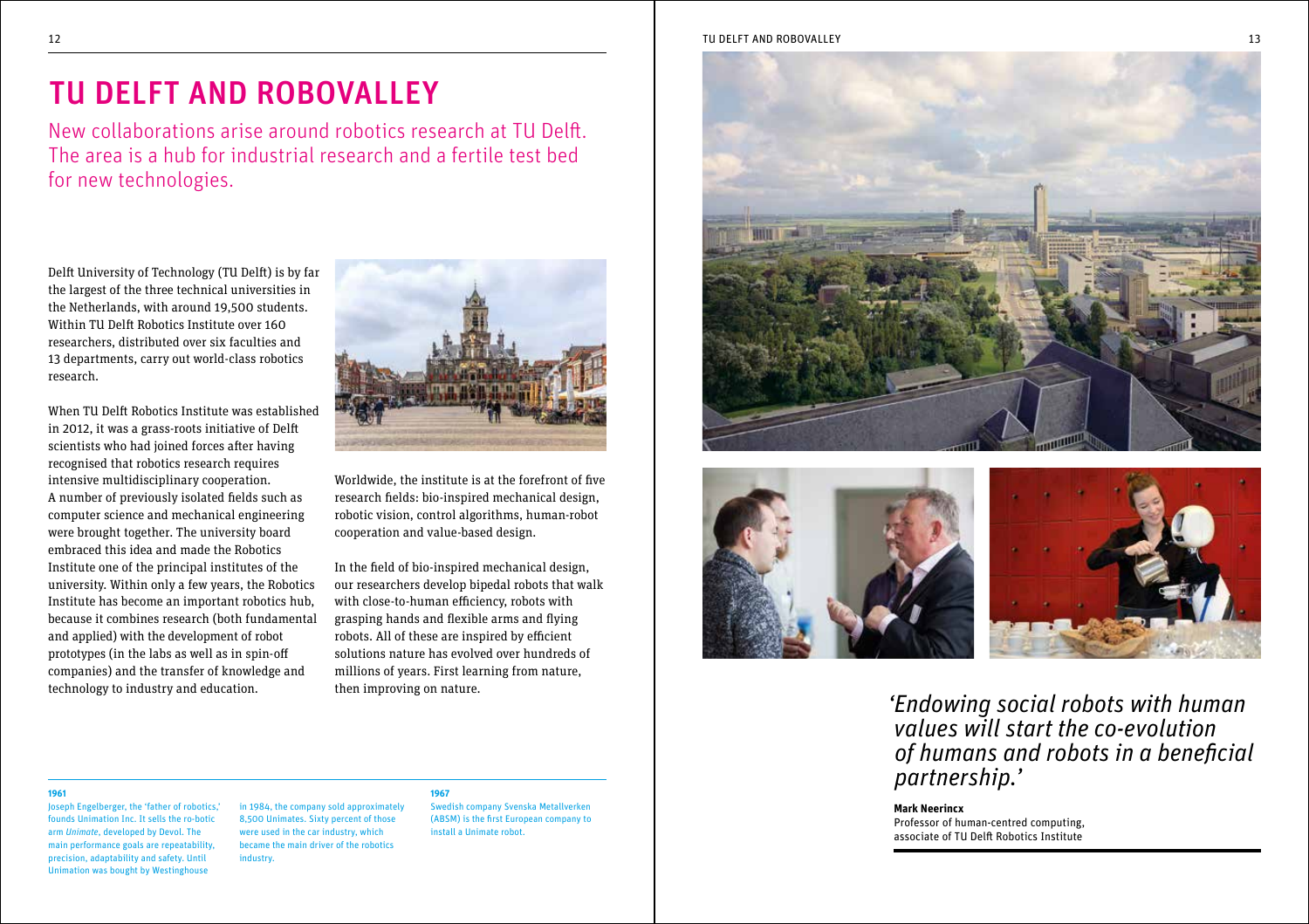In this field our researchers build computer algorithms for capabilities such as walking, learning, motion planning and the fusion of information coming from different senses. In the area of human-robot cooperation, the Robotics Institute specialises in tele-operation, recognising objects by touch, shared control, and creating synergy between human and machine intelligence.

Finally, in the field of value-based design, our researchers stand out in designing new robotic technologies, starting with the question of how

ups, or find jobs at established robot manufacturers.

# these technologies can best contribute to those human values society considers important. Building robots for people, not just because some new technology makes them possible.

**1989**

Engelberger.

Robotics was founded by Joseph

**1989** 

Rodney Brooks and Anita M. Flynn publish the article *Fast, cheap and out of control*, promoting the development of small autonomous, biologically inspired robots (Behaviour-Based Robotics), instead of clumsy humanoids. An example is the six-legged insect-like *Genghis*, which teaches itself to walk over obstacles.

### *HelpMate* is the first service robot to be used practically. In the Danbury Hospital (Connecticut), HelpMate carries trays of food to patients. The company HelpMate **1993** Rodney Brooks, Lynn Stein and Cynthia Breazeal of MIT start building *COG*, a humanoid robot that is meant to learn like a child. The aim is to develop the behaviour of a two year old child within five years, but this turns out to be too challenging.

As should be the case in a world-class university, at Delft University of Technology education and research are closely intertwined and reinforce each other. In its robotics courses, for example, many scientists from different departments cooperate in teaching. Students build robots, drawing from disciplines such as computer science, electrical engineering, mechanical engineering and industrial design. Students graduating from TU Delft are also the lifeblood of a robotics industry that surrounds the city: They actively form spin-outs and create start-



**1969**

### **1969**

*Shakey* becomes the first mobile robot that reasons about its own actions, at Stanford Research Institute. It has to be programmed with a two-dimensional map of its surroundings.

GM installs the first spot-welding robot at an assembly plant. Norwegian company Tralfa installs the first commercial painting robot.

### **1979**

Delft researchers have also developed the concept of a 'Factory in a Day' – robots that are easy to use and adjust to different tasks, which are especially suitable for small and medium

In the same way that human vision is more a matter of the brain than of the eyes, robotic vision is more a matter of the robot's artificial intelligence than of its cameras. Delft is at the forefront of vision-based robotics. Our researchers have, for example, developed the innovative onboard vision of the micro aerial vehicle DelFly, which has received worldwide

As robots should move in a stable way without harming people, other robots or their operating

size enterprises.

attention.

At Stanford University, Hans Moravec builds the *Stanford Cart*, an autonomous vehicle that navigates across a room. It plans its own path based on the visual information it collects.

*'Long-term human-robot* 

*empathy and can help us use our planet sustainably* 

*teamwork requires*

*and comfortably.'*

Professor of interactive intelligence, associate of TU Delft Robotics Institute

**Catholijn Jonker**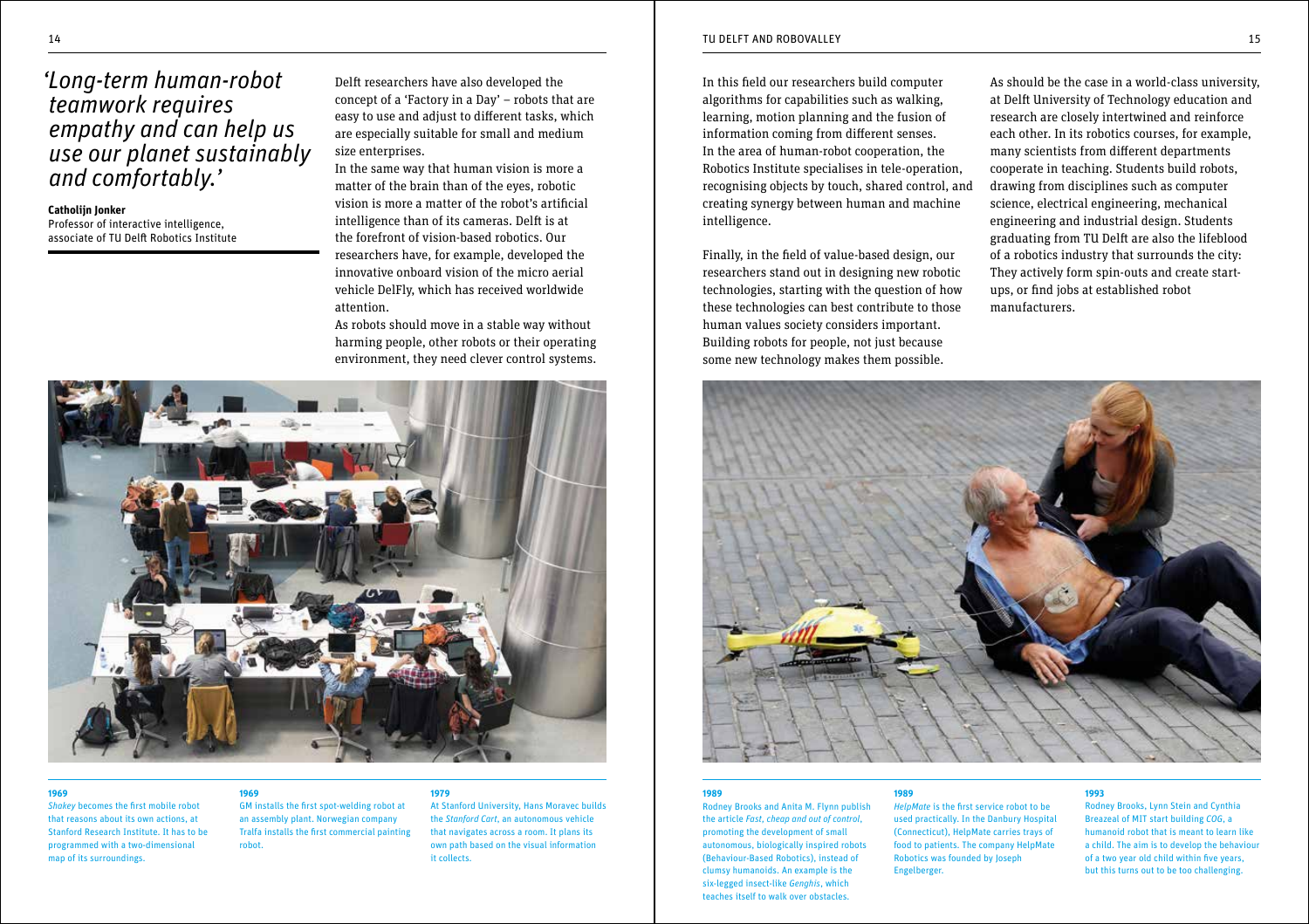

## ROBOVALLEY

## *'The hard days for robotics are over. Software rules!'*

**Koen Langendoen** Professor of embedded software, associate of TU Delft Robotics Institute

These research and commercial activities are necessary, but in themselves not quite sufficient conditions for the development of a thriving, advanced robotics industry. Because of the complexity and novelty of the technology, only through a large critical mass of participants from academia, business and government can an effort such as this reach the stage of a sustained economic activity.

In order to accomplish this, TU Delft Robotics Institute is now taking the next step: the development of RoboValley. As the western part of the Netherlands is quickly becoming the focal point of many robotics-related activities, the RoboValley initiative fosters interaction in the region between academic research, high-level education, governments and enterprises in the development of new robot technology. RoboValley stimulates start-ups and invites existing companies that are active in this field to establish an office, a plant or a laboratory in the area. Several manufacturers of specialised robots already have their headquarters in this part of the country. An example is Lely, one of the largest manufacturers in the world of machines for agriculture, such as milking robots.

The Delft area is an ideal hub for robot applications, because the region has a number of industries that have a strong tendency to use robots. One of the largest ports in the world is in nearby Rotterdam, and one of the largest concentrations of greenhouses in Europe can be found only a few kilometres from there. One particular TU Delft Robotics Institute programme, called 'Smartfood,' is dedicated to robotics applications in agriculture.

In the context of medical applications, TU Delft is part of a European initiative on ageing. It also participates in the Medical Delta, which includes the medical centres of both Leiden University and Erasmus University Rotterdam.

The European space agency, ESA, has a main office in the area. Shell has its headquarters and research facilities nearby. There is also the RDM Centre of Expertise for maritime and offshore industry in the port of Rotterdam, and the former airport, Valkenburg, is destined to be a drone research hub. Meanwhile, Ypenburg has an Airborne Composites Cluster, with the strong involvement of Siemens.

RoboValley takes advantage of the physical proximity of all these players. It is a tremendous help for researchers, entrepreneurs and

**1995** First use by the US military of the remotely piloted aircraft *Predator*.

**1997** First *RoboCup* soccer match played in Japan.

**1999** Sony starts selling the *Aibo* robotic dog.

### 16 TU DELFT AND ROBOVALLEY THE STATE OF THE STATE OF THE STATE OF THE STATE OF THE STATE OF THE STATE OF THE STATE OF THE STATE OF THE STATE OF THE STATE OF THE STATE OF THE STATE OF THE STATE OF THE STATE OF THE STATE OF TU DELFT AND ROBOVALLEY

investors to exchange ideas and bring new robots quickly to market.

Robotics research takes advantage of the support the Dutch government gives to science and technology through its agencies NWO and STW, and through the government's sectoral programs for 'High tech systems and materials' and 'Smart industry'. Over the next decade, the European Union will also be investing heavily in robotics, for example via the Horizon2020 programme.

Thanks to quintessentially Dutch assets, such as a good education system, sound logistics, a stable and favourable fiscal climate and an open culture that has made many Dutch people proficient in English, RoboValley is ideally positioned to become the gateway to European robotics for partners from all over the world.

## ROBOVALLEY



### **2000**

Cynthia Breazeal (MIT) demonstrates *Kismet*, a robot face that expresses emotions.

**2000**

Honda introduces the humanoid robot *Asimo*.

**2000** Introduction of the robotic *Da Vinci surgical system*.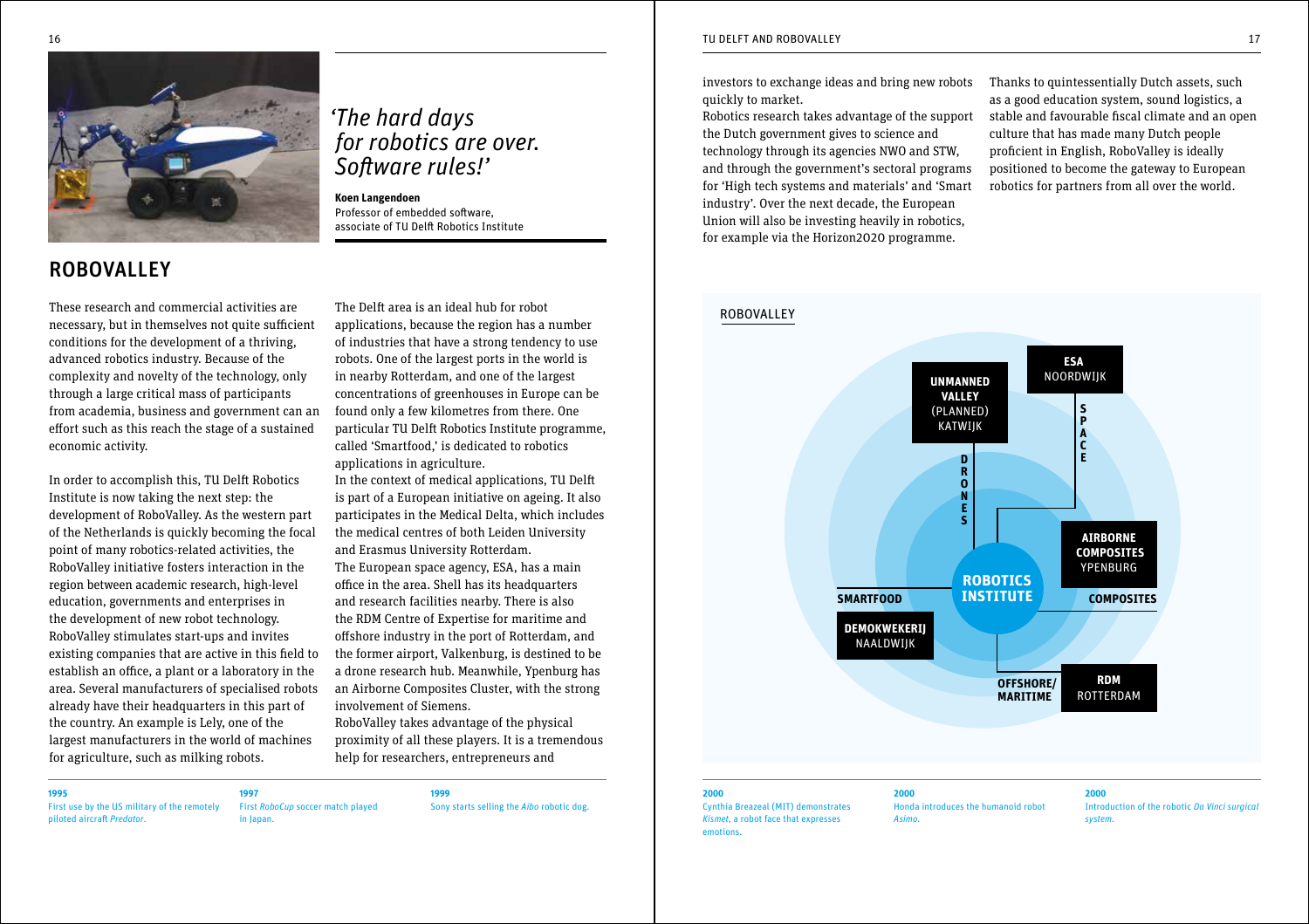



### **2001**

Search and rescue robots such as iRobot's *PackBot* are used at Ground Zero after the September 11 attacks on the World Trade Center in New York.

**2002** iRobot starts the sale of its disc-shaped robotic vacuum cleaner *Roomba*. It will become the most successful domestic robot to date.

### **2002**

First use of military tele-operated robot *PackBot*, built by iRobot, in Afghanistan. PackBot is used for reconnaissance, bomb disposal and other dangerous missions.

## *'Drones now do our dirty, dull and dangerous work. Next, they will be our fun-providing, flying friends.'*

### **Max Mulder**

Professor of aerospace human-machine systems, associate of TU Delft Robotics Institute





**2004** NASA's robot rovers *Spirit* and *Opportunity* start exploring the surface of Mars.

**2004** Start of the EU-project *RobotCub*: the 1-meter-high humanoid robot *iCub* is created as a platform for research into human cognition and artificial intelligence.

### **2005**

Researchers at Delft University of Technology, Cornell University and MIT demonstrate *bipedal robots* that walk with close-to-human efficiency.

## A START-UP CULTURE

A strong component of the growth of RoboValley will be the establishment of specialised firms that spin off from the research institutes in the region. TU Delft Robotics fosters smart use of the strong domestic market to test the viability of novel ideas, allowing the successful ones to be quickly scaled up to a global level and grow into established products.

TU Delft fosters start-ups and spin-offs by building partnerships with potential robot users to link research with demand. Such cooperation may lead to joint research, and eventually a robot prototype. For the next – costly – step on the road to market, a proof of concept in a real production environment, a fund has been established jointly with the Dutch ministry of Economic Affairs. Once that hurdle is cleared, it will be up to the market to finance the next stage: upscaling to commercial production. In the course of the last decade, a number of successful robotics companies have grown out of research at TU Delft: Lacquey (for handling fruit and vegetables), Delft Robotics (industrial robots with 3D vision), Type22 (for luggage handling), Delft Dynamics (robot helicopters) and Fleet Cleaner (hull cleaning and inspection equipment), to name just a few.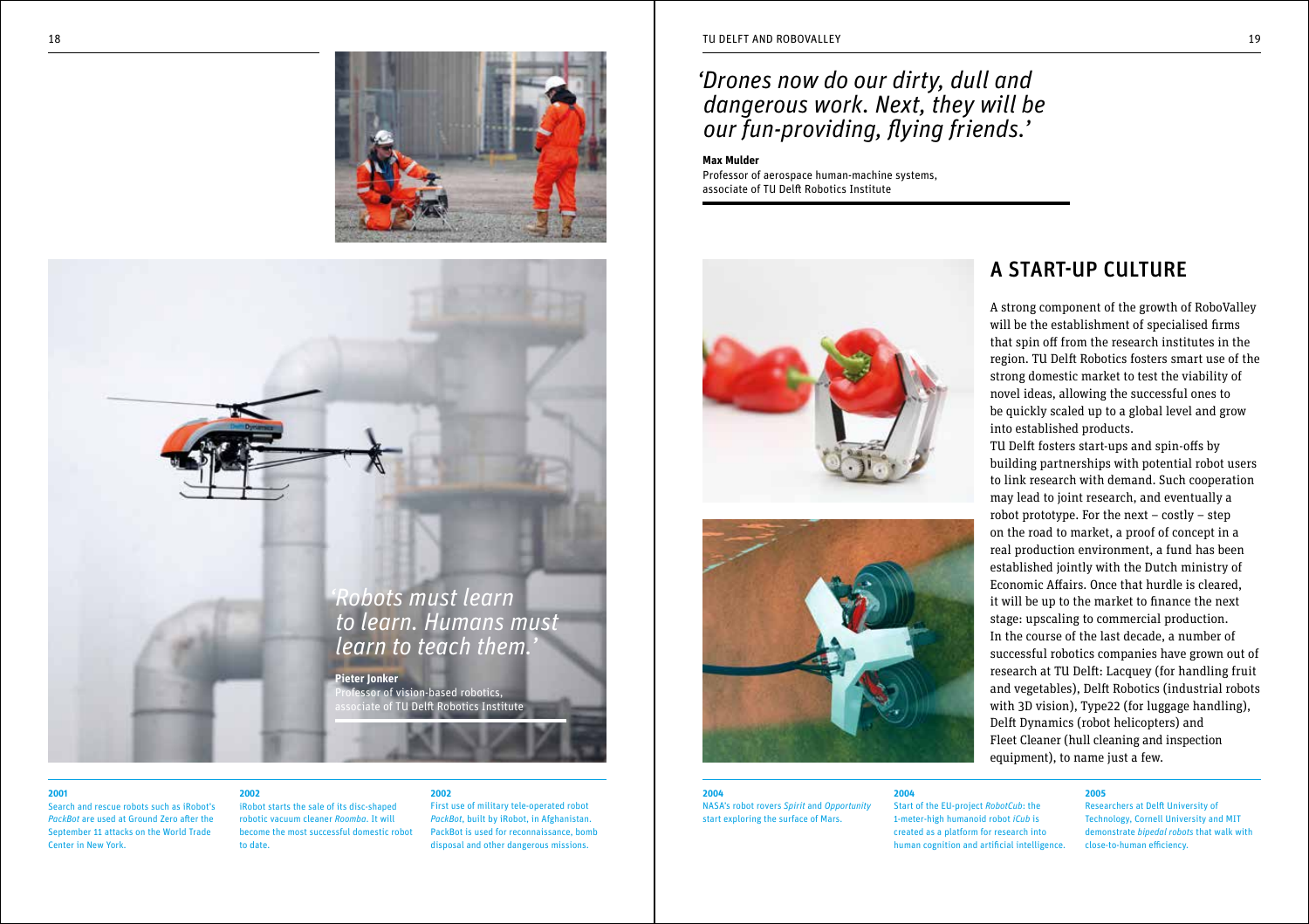## THE DELFT TOUCH: ROBOTS FOR HUMANS

We build robots so that workers can be more efficient and citizens more empowered. That is why we study how humans and robots can join forces.

Robo-hubs are appearing all over the world. What makes the Delft touch special in relation to robotics is its focus on technology for people. Although robots can be fun, we study them for a very serious purpose: extending human capabilities. This means that we do not try to mimic Homo sapiens by constructing humanoid robots; instead, we build robots that provide people with strong hands, the ability to see over long distances and other improved abilities, so that workers can be more efficient and citizens more empowered.

At the heart of this Robotics Revolution is the idea that people can be more successful through the use of robotics, in much the same way that the Industrial Revolution of the 19th century made production more efficient. Machines have never replaced human labour, but they have always changed the nature of a given task and challenged paradigms. Machines have the potential to make human workers more powerful and more effective. Yet they will also, doubtless, take on labour previously performed by humans. This may be to the detriment of some – but it may also bring benefit to others in an ageing pool of employees, where it falls to fewer and older workers to keep society running.

Robots have – for the foreseeable future, at least – no will of their own; instead, we consider humans to be responsible for their design and implementation. This means that even during the design phase of robots, societal, ethical, moral and legal requirements need to be considered. At Delft we believe that this is integral to attaining responsible innovation. Our approach to robotic development promotes cooperation with humans – the antithesis of destruction. For that reason, we have also made the choice not to actively develop military robotic technology.

Right from its earliest days, the institute has received a lot of media attention. Flying, walking and rolling autonomous machines are not just attention-grabbing gadgets; people have quickly come to realise that robots will have a profound influence on their work and on their lives in general.

## *'Building robots leads to questions about our future that the humanities, art, literature and philosophy must help us answer.'*

### **Sabine Roeser**

Professor of ethics, associate of TU Delft Robotics Institute

Photo: courtesy SAM Security



### **2005**

Robotic car *Stanley* wins the second DARPA Grand Challenge, a race for driverless vehicles over 212 kilometres in the Mojave Desert. Stanley is built by a Stanford University team led by Sebastian Thrun. At the first DARPA Grand Challenge in 2004, no driverless car had managed to complete the course.

**2006**

French company Aldebaran Robotics builds the interactive, programmable and affordable robot *NAO*. Nowadays, more than 3,000 NAO's are used in schools and universities in 70 countries.

**2009**

Start of the EU *RoboEarth project*: a worldwide web through which robots and share information and learn from one another.

## Willow Garage releases robot PR2, a

researchers.

hardware and software platform for robot

**2010**

**2012**

Google demonstrates its first driverless car. **2012**

Tech United, the Dutch robot soccer team of the Technical University Eindhoven, wins the world title in the league of medium size robots.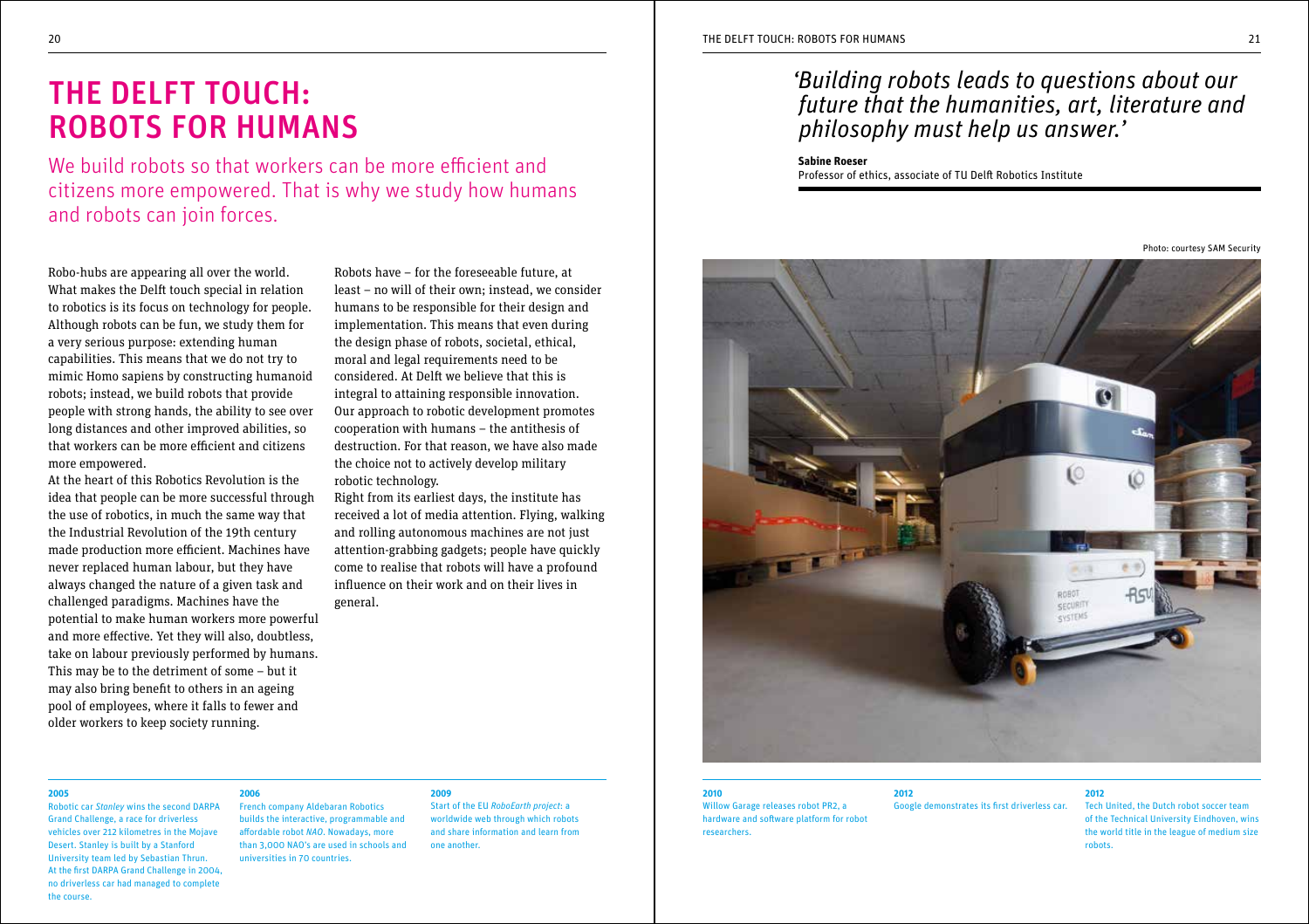## *'Progress in machine learning and control will enable robots to become true human companions.'*

### **Robert Babuska**

Professor of intelligent control and robotics, scientific director of TU Delft Robotics Institute

The Netherlands has a strong tradition of public consultation, resulting in collective labour agreements and a common approach to the energy transition. Likewise, the opportunities and dangers associated with robots are now broadly discussed within the country, with experts from Delft contributing enthusiastically. The well-known British roboticist Alan Winfield predicted in his book Robotics – A very short introduction (2012) that: 'by 2020 many households will have one or more robots, perhaps a driverless car, several cleaning robots and an educational or entertainment

robot. Not many years later and a gardening robot could be taking care of garden weeds and pests. Limited-function robot companions could well become a reality, if not commonplace, by 2025 […] The pace at which robotics is advancing is accelerating, so there are likely to be significant developments in the near future, including some big surprises.' And although by definition we can't know what these surprises will be, we are confident that some of them will be conceived of and developed in RoboValley.





### **2015**

Aldebaran Robotics and SoftBank Mobile start the sale of the 'emotional' humanoid robot *Pepper*. Pepper is an interactive robot that is larger than NAO, but has wheels instead of legs. It can communicate using hand movements and voice.





### ROBOTS IN THE LIMELIGHT

For Delft University of Technology, 2016 will be the Year of Robotics. In 2017, Delft will be hosting RoboBusiness Europe, one of the premier business events in the world of robotics.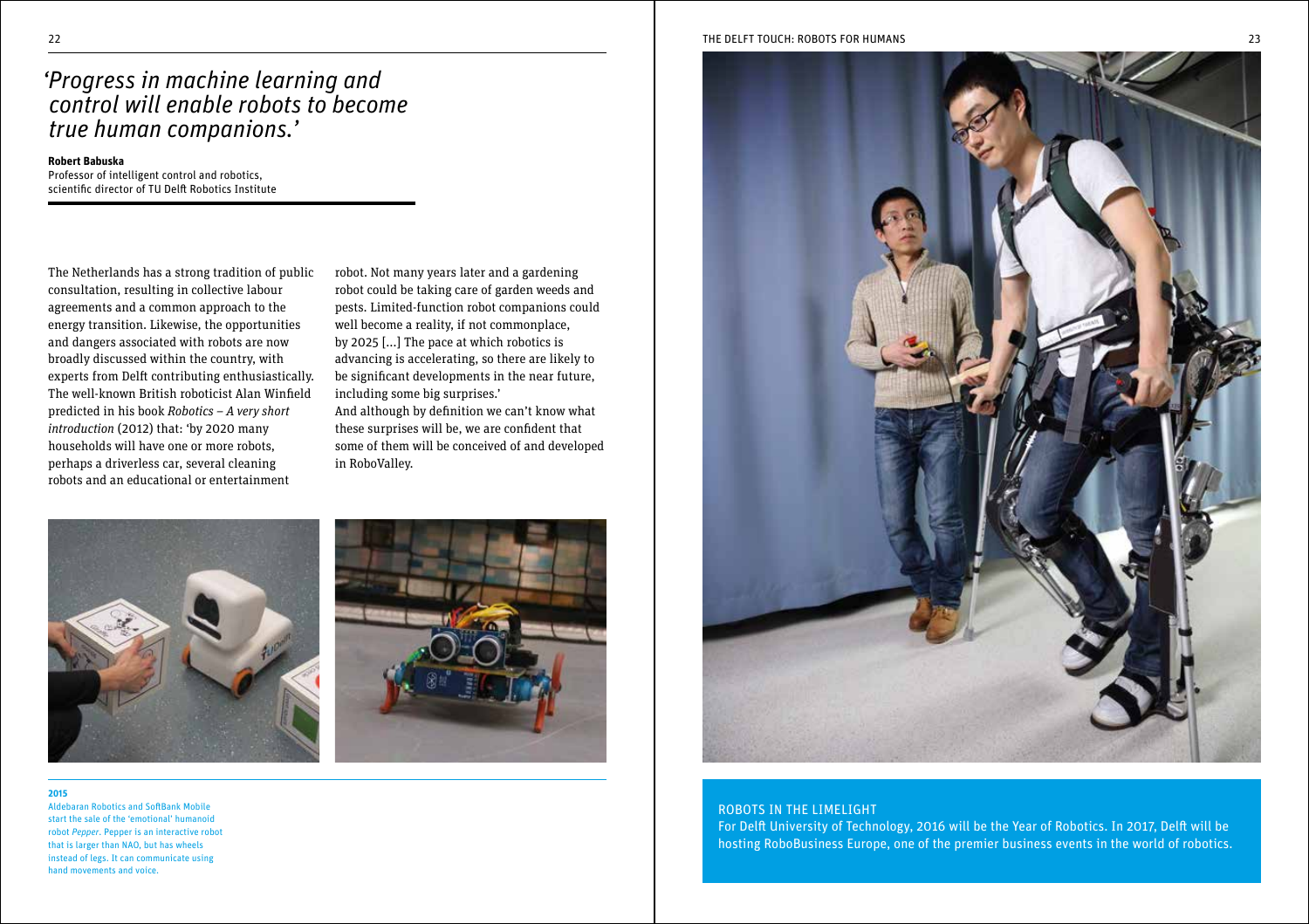## RESEARCH CHAIRS OF TU DELFT ROBOTICS INSTITUTE





Professor of biomechatronics and biorobotics **Jo Geraedts** Professor of mechatronic design

**Frans van der Helm Just Herder** Professor of interactive mechanisms and mechatronics



Professor of ethics

Professor of intelligent control and robotics, scientific director of TU Delft Robotics Institute

**Catholijn Jonker** Professor of interactive intelligence



Professor of visionbased robotics

**Max Mulder** Professor of aerospace humanmachine systems **Koen Langendoen** Professor of embedded software



**Mark Neerincx** Professor of human-centred computing



**Kas Oosterhuis** Professor of digital design methods **Sabine Roeser** Professor of ethics



**Martijn Wisse** Professor of biorobotics, associate director research of TU Delft Robotics Institute



+31 15 760 1616 robotics@tudelft.nl **Jeroen van den Hoven** robotics.tudelft.nl